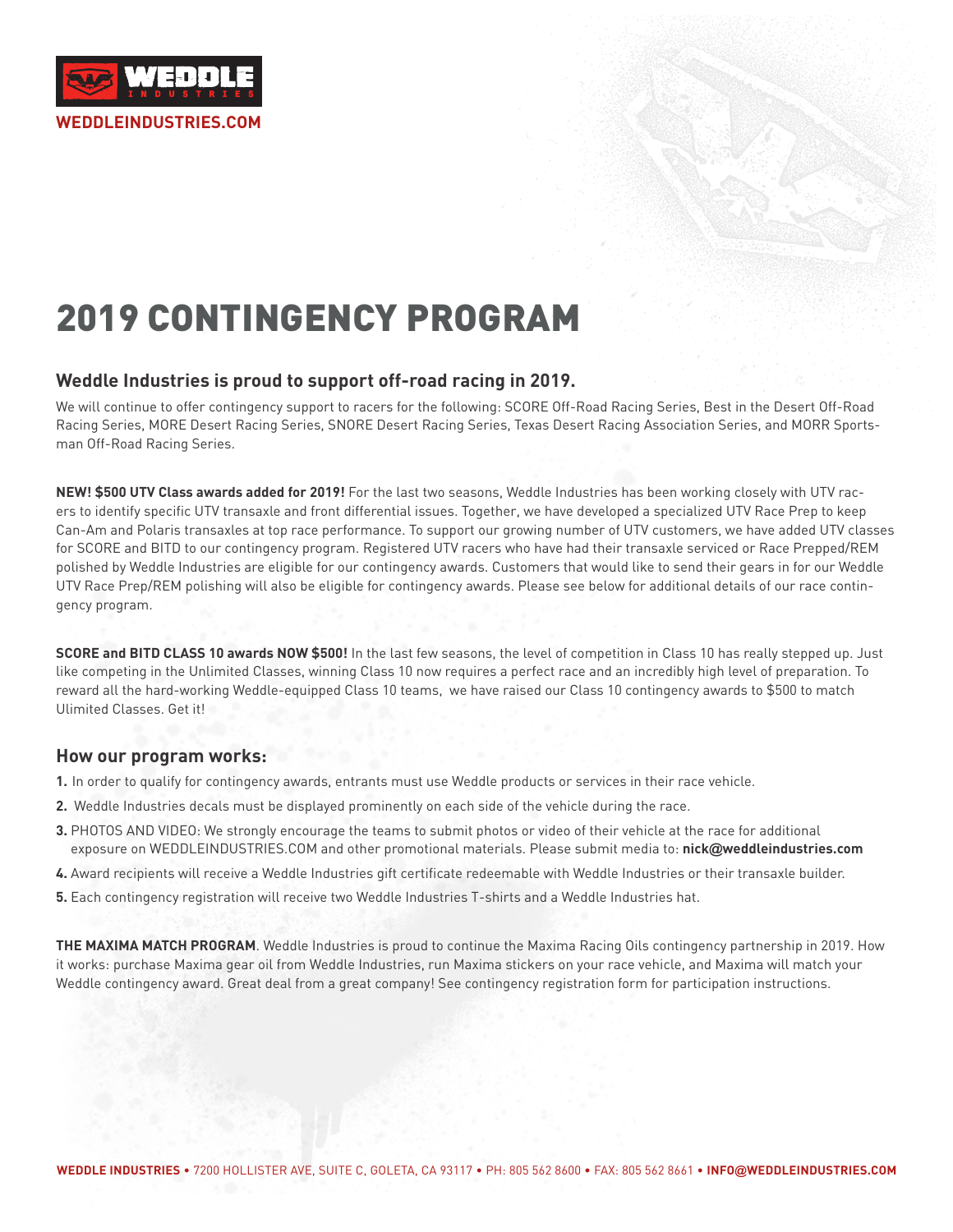

# 2019 CONTINGENCY RACE SCHEDULE

#### **SCORE OFF-ROAD RACING SERIES**

**Trophy Truck, Class 1, Class 10, Class 7, Pro UTV Turbo, Pro UTV NA, Pro UTV Unlimited** \$500 per race for 1st Place **Class 1/2-1600, 2, 5, 5-1600, 9, 11, SCORE Lites** \$250 per race for 1st Place

#### **BEST IN THE DESERT OFF-ROAD RACING SERIES**

**Class 1000, 1400, 1500, 6200, Pro UTV Turbo, Pro UTV NA, Pro UTV Unlimited, and Pro UTV RS1** \$500 per race for 1st Place **Class 1100, 2000, 2400, 5000** \$150 per race for 1st Place

#### **MORE DESERT RACING SERIES**

**Class 1, 1/2-1600, 5, 5-1600, 9, 10, 11, 12, 3000** \$150 per race for 1st Place

#### **SNORE DESERT RACING SERIES**

**Unlimited Truck, Class 1, 1/2-1600, 3000, 5, 5/1600, 9, 10, 12, Stock Bug** \$150 per race for 1st Place

### **TEXAS DESERT RACING ASSOCIATION SERIES**

**Unlimited (Trophy Truck, Class 1)** \$250 per race for 1st Place **Air Cooled (Class 5, 12, 1/2-1600, 5-1600)** \$150 per race for 1st Place **Water Cooled Limited (Class 5B, 10, 3000)** \$150 per race for 1st Place

#### **MORR SPORTSMAN OFF-ROAD RACING SERIES**

**Light Buggy** \$50 per race for 1st Place **1600 Buggy** \$75 per race for 1st Place **Super Buggy** \$150 per race for 1st Place

NOTE: This contingency program is tentative. Actual contingency amounts will be posted prior to each event. To qualify for a contingency award, entries must show proof that they are using Weddle products or services in their race vehicle. Weddle decals must be displayed prominently on each side of the vehicle during the race. Contingency award recipients will receive a gift certificate redeemable through Weddle Industries or their transaxle builder. **All contingency award certificates are valid for one year from date of issue.** Only vehicles entered in pro classes are eligible for contingency awards and eligibility is limited to one contingency award per vehicle per event. Weddle Industries may use racers' name and/or car photo in advertising and/or press releases.